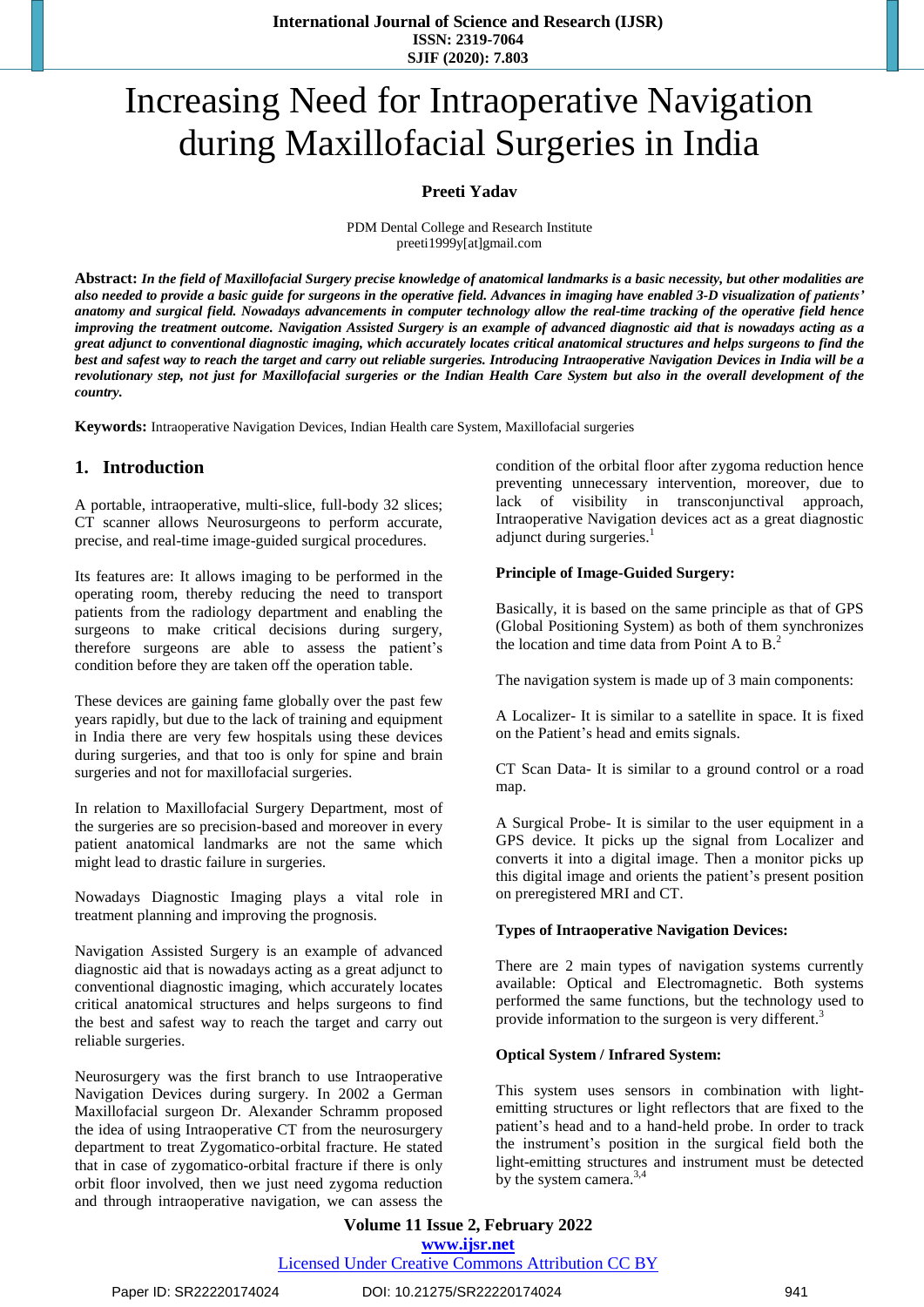#### **Electromagnetic System:**

It uses Electromagnetic fields and reference points on a device that is attached to a wired instrument and patient's head. There is no need for computer devices in this system, but the presence of too much metal within the electromagnetic field can cause inaccuracies in the reading. $3,5$ 

#### **Registration Techniques:**

There are two main types of registration techniques:

Marker Based and Marker Free<sup>6,7</sup>

**Marker-Based Registration:** This technique requires markers, which are detectable both preoperatively and intraoperatively. Example: Referencing Dental Splint<sup>8</sup>, Bone Implanted Screw<sup>9</sup>, Skin Adhesive Reference Markers $^{10}$ .

**Marker Free Registration:** It is totally dependent on the patient's craniofacial anatomy. One approach is to register defined bony protuberances to the corresponding structures apparent on a CT scan. In Laser surface scanning which is applied in much marker-free registration techniques, random points on the facial skin surface are matched to corresponding points on soft tissues on CT/MRI images.<sup>11</sup>

**Hybrid Registeration:** It is the most recent technique, which incorporates both methods together in one system.<sup>12</sup> Basically, registration overlays one data on another image data, CT is usually used which allows registration of both hard and soft tissues and by overlaying the MRI image data on it very precise navigation is possible.

## **Clinical Application in Maxillofacial Surgery:**

Intraoperative Navigation plays a vital role in surgical procedures in areas with complex anatomy, as in the maxillofacial region.<sup>13</sup>

#### **Maxillofacial trauma surgery and Orbital Reconstruction:**

Orbito-zygomatic complex contributes to midfacial width and is one of the most commonly encountered fractures of the face, and restoring both functions and aesthetics is the most challenging procedure for maxillofacial surgeons.<sup>14</sup>

For orbital surgery detailed knowledge of anatomy is the most fundamental requirement, but even after this detailed knowledge, some surgeries fail due to discrepancies in normal anatomy person to person and changes in the position of anatomical structures due to severe trauma, therefore clinical assessment along with imaging techniques like 3D imaging and CBCT plays a vital role in treatment planning, but these are limited till preoperative and postoperative evaluation, however, the major concern is an intraoperative evaluation which might be needed to modify the treatment plan on the spot.

In orbital fracture cases we can take preoperative 3D images and using CAD/CAM we can construct patientspecific implant or can decide the type and size of the titanium implant,<sup>15</sup>, however, the major concern here is an adaptation of implant, as we are not sure about the exact position and adaptability of the implant within the orbit, if we are using the transconjunctival approach. It's similar to walking the dark or mist and an intraoperative navigation device act as a light in that darkness. As intraoperative navigation devices give real-time images, it helps us to seat the implant correctly and also allows manipulation using laser intraoperatively, hence giving better results than conventional techniques. $16,3$ 

#### **In Removal of Foreign Bodies:**

Removal of foreign bodies from the craniofacial region can be very risky due to close proximity to vital structures and access difficulties.<sup>15</sup>

For complication-free removal of the foreign body, it's accurate and precise location identification is necessary, especially in intense trauma cases where the foreign body gets imbedded in deeper structures like in the case of a gunshot wound, it may alter the normal anatomy to some extent, making it difficult to precisely locate the exact position of foreign body, even if surgeon identifies the exact location preoperatively, it is very difficult to quickly and accurately detect the location intraoperatively without damaging nearby vital structures.

However, there are many methods to identify foreign bodies like:

Stereotactic Technique- Using two venipuncture needles.<sup>17</sup>

In this technique, two reference needles are positioned sequentially, until both of them meet radiographically at the foreign body. Then, blunt dissection is conducted with one or other needle until the tip of a foreign body is encountered, but its major drawback is that intraoperative radiographic imaging is often difficult to obtain in an emergency situation because of the time needed for imaging, furthermore, it is difficult to discriminate small changes in position on plain radiographs.<sup>17</sup>

C-arm Digital Fluoroscopy- They are used to obtain radiographic images rapidly in order to overcome the limitation of the stereotactic technique, but they provide 2D images, so it is difficult to locate the foreign body in a 3D plane.<sup>18</sup>

Intraoperative Ultrasound Imaging- ultrasound devices were tried to overcome the limitations of the above two techniques but ultrasounds don't provide the precise location, moreover, due to its size, its use in the small oral cavity is very limited.<sup>18</sup> Navigation Systems could provide an accurate location of foreign body in a 3D space therefore very effective in removing the foreign body. However, it cannot account for the change in soft tissue, therefore, can only be used where minimal soft tissue manipulation is required.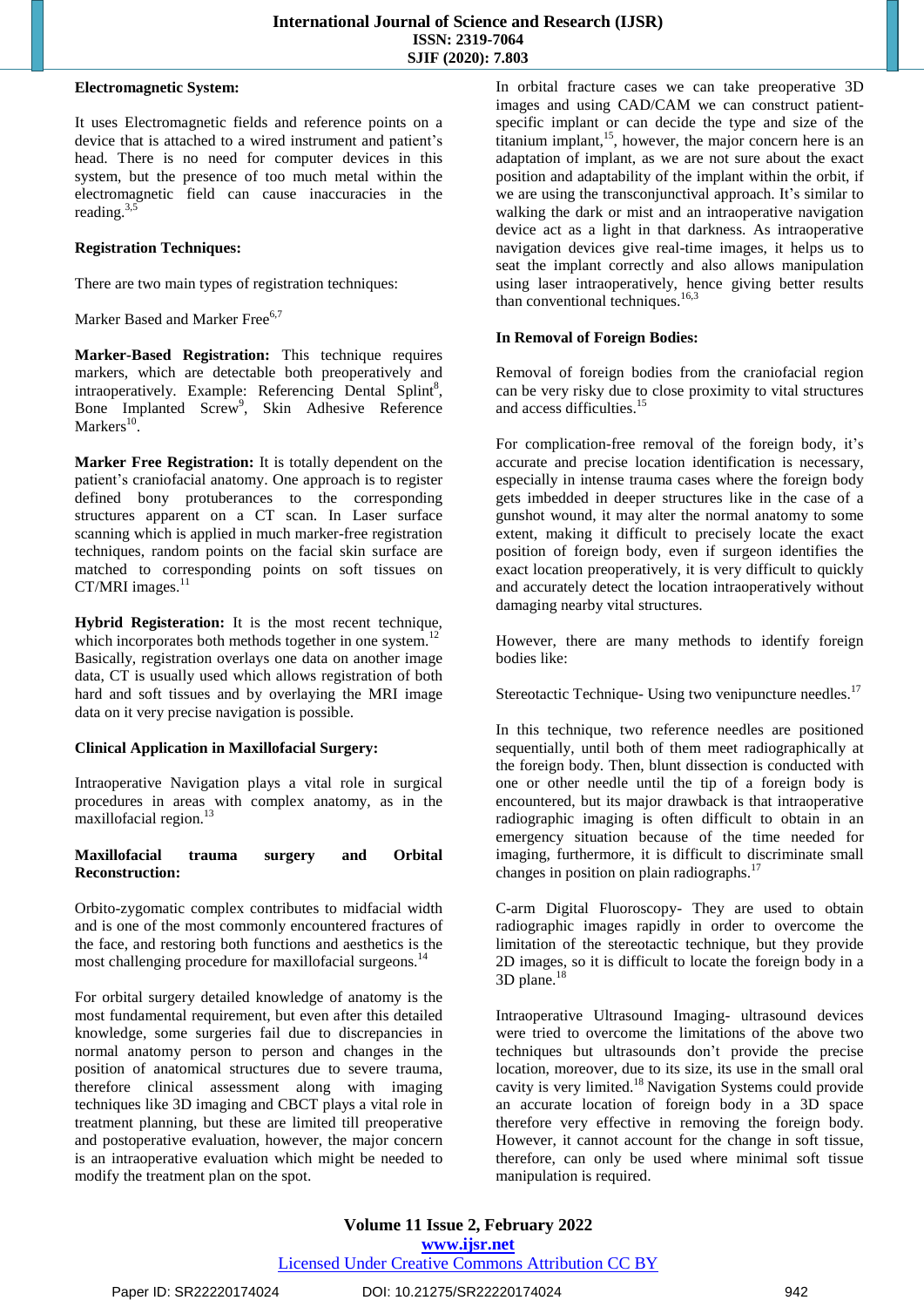#### **Tumor Resection and Reconstruction Surgeries:**

Intraoperative navigation makes radical tumor surgery more reliable by showing determined safety margins, preserving vital structures, and guiding reconstruction to preplanned objectives. Several reports have highlighted the role of these devices in precision resection without harming the uninvolved tissues.<sup>19,20</sup>

Earlier when there was limited availability of technology, the surgeon's primary focus was to provide functional satisfaction to the patient, but with intraoperative navigation, the volume of defect can be calculated precisely and we can preserve unharmed tissues and provide the accurate size of grafts to the patient to improve both function and aesthetic of patient, hence providing more mental satisfaction to the patient.

#### **Orthognathic Surgery:**

For planning complex surgical movements, preoperative computer imaging and intraoperative navigation are very useful. Osteotomies can be planned, using recently designed CAD/CAM software, and jaw or other anatomic structures can be virtually repositioned in any plane of space. $21,22$ 

#### **Dentoalveolar Surgery:**

Extractions of supernumerary or malposed teeth that are deeply impacted in bone, can be both complicated and challenging, because if we are unable to precisely locate their position it can prolong the duration of surgery and can increase the incidence of trauma or complications, such as injury to adjacent tooth germ. As a navigation system provides real-time images, we can prevent these complications during surgery.<sup>23</sup>

#### **Limitations of Intraoperative Navigation devices:**

To begin with, Intraoperative navigation devices are more useful in fixed areas like in the upper two-third of the face, whereas in mandible which can move in all 3 planes, it is difficult to navigate, however, some authors have suggested using fixed special sensors for mandible which can detect the continuous change in mandibular position intraoperatively.<sup>24,25</sup>

Moreover, in some extensively large tumors where the anatomic position is extremely altered, it is difficult to use these devices. However, both of these limitations are no more considered as in recent studies patients with benign and malignant mandible invading tumors or osteoradionecrosis who were planned for hemimandibulectomy were treated successfully using an Electromagnetic Tracking System, although there were significant electromagnetic interferences due to the presence of metallic instruments, it was still acceptable in compared to optical navigation devices.<sup>2</sup>

Furthermore, it is very costly and needs high maintenance costs also, especially for a developing country like India.

In addition, as there is very little exposure to such devices, most of the surgeons prefer the conventional method.

#### **Current Market Analysis Report:**

In the current scenario, the market of intraoperative navigation devices is developing at a very fast rate, there is a huge difference in historical and present market size for these devices.



- Spinal/Trauma Surgery Navigation System
- 
- **ENT Navigation System**
- Orthopedic Surgery Navigation System
- Clinics
- Other
- 
- Application 4

## **Volume 11 Issue 2, February 2022**

#### **www.ijsr.net**

Licensed Under Creative Commons Attribution CC BY

#### Paper ID: SR22220174024 DOI: 10.21275/SR22220174024 943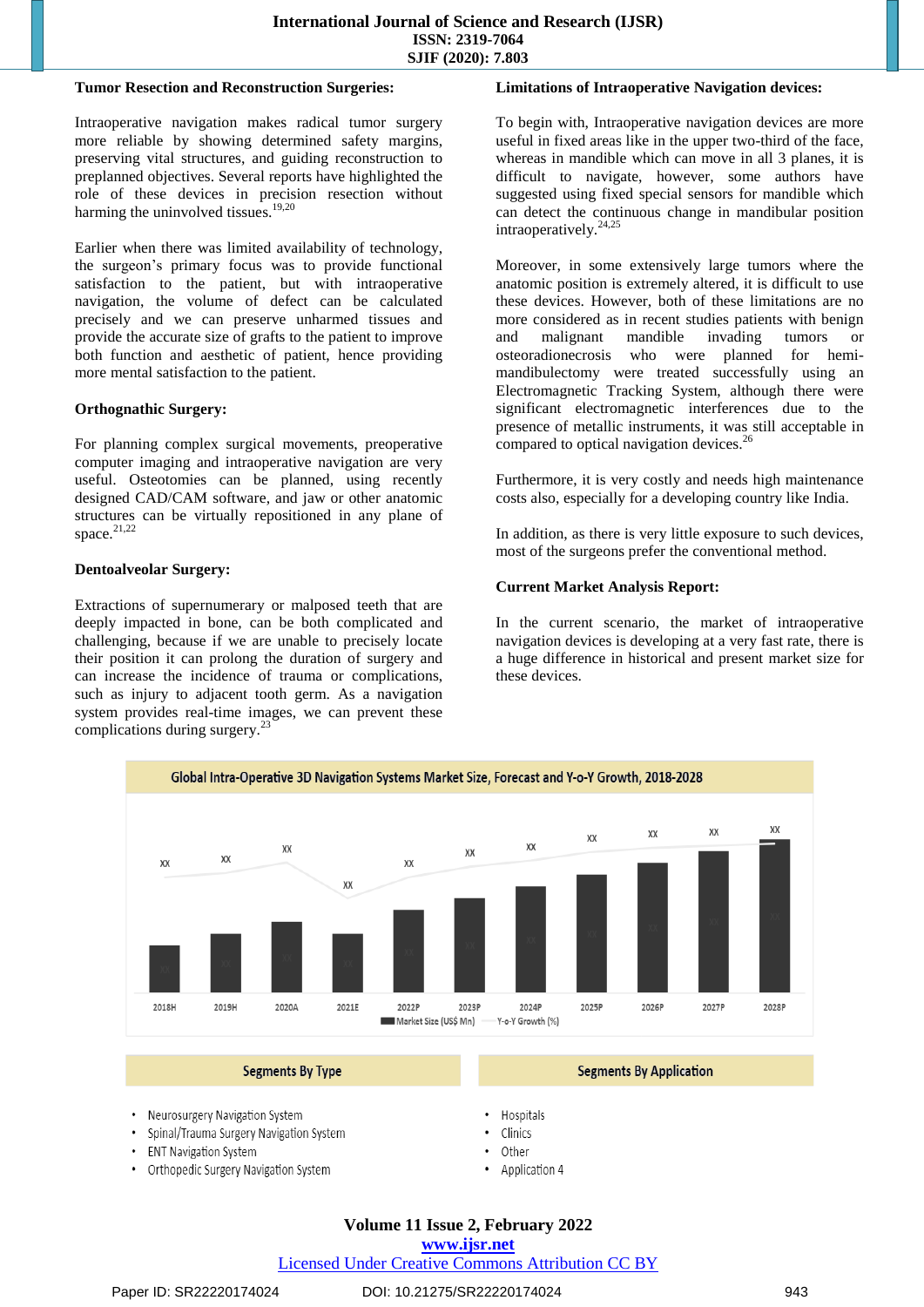#### **Future of India's Healthcare System with Intraoperative Navigation Devices:**

Although these devices are very costly, recently India has become technologically very advanced in just the past few years.

According to the Indian Science and Research and Development industry report May 2021, India is at  $48<sup>th</sup>$ rank in Global Innovation Index 2020. India's gross expenditure in research and development was forecast to reach US \$96.50 billion in 2020 and by 2022, research and development expenditure is targeted to reach at least 2% of the country's GDP.

IT spending in India is estimated to reach US \$93billion in 2021 and further increase to \$98.5 billion in 2022. Also, the government's new initiative "Make in India" campaign is making it feasible to develop Intraoperative Navigation Devices in India itself, hence making them more costeffective. Along with it, it would not just be a revolutionary step for future oral surgeries in India, but it would also open up new job opportunities especially in IT firms, and will contribute to India's development, not just in the healthcare field but in overall development and advancement by bringing self-sufficiency and develop India as a global manufacturing hub. Moreover, if these devices are manufactured in our own country it will help provide more training opportunities to surgeons in this field.



**Unemployment Rate** 

As we all know due to present scenario of COVID-19 has impacted India's economy very badly. The number of unemployed citizens has drastically increased, hence introducing these devices' manufacturing in India itself will help provide more and more job opportunities and decrease the unemployment rate to some extent.

## **2. Conclusion**

Intraoperative Navigation Devices are very helpful devices especially in the field of maxillofacial surgery, they help in precise, and minimally invasive surgeries with very good outcomes in both aesthetic and functional aspects. Although it also has some shortcomings, which we can overcome in the near future. Once we start using these Intraoperative Navigation Devices in our surgeries, we will be able to reduce operating time and mishaps to a very large extent.

I strongly believe that these devices are boon for India's oral surgeons and will revolutionize India's whole health care system.

## **References**

- [1] Wilde F., Hilbert J., Kamer L., Hammer B., Metzger M., Schmelzeisen R., Gellrich N.-C., Schramm A., The combination of automatic segmentation, preformed implants, intraoperative navigation and intraoperative imaging in primary orbital wall reconstruction: description of new method.Int J CARS 4(1): 134-144, 2009
- [2] Anand M., Panwar S.: Role of Navigation in oral and Maxillofacial Surgery: A Surgeon's perspective, 2021.
- [3] Shintaro Sukegawa, Yoshihiko Furuki Japanese Dental Science Review: Application of Computer

## **Volume 11 Issue 2, February 2022**

## **www.ijsr.net**

Licensed Under Creative Commons Attribution CC BY